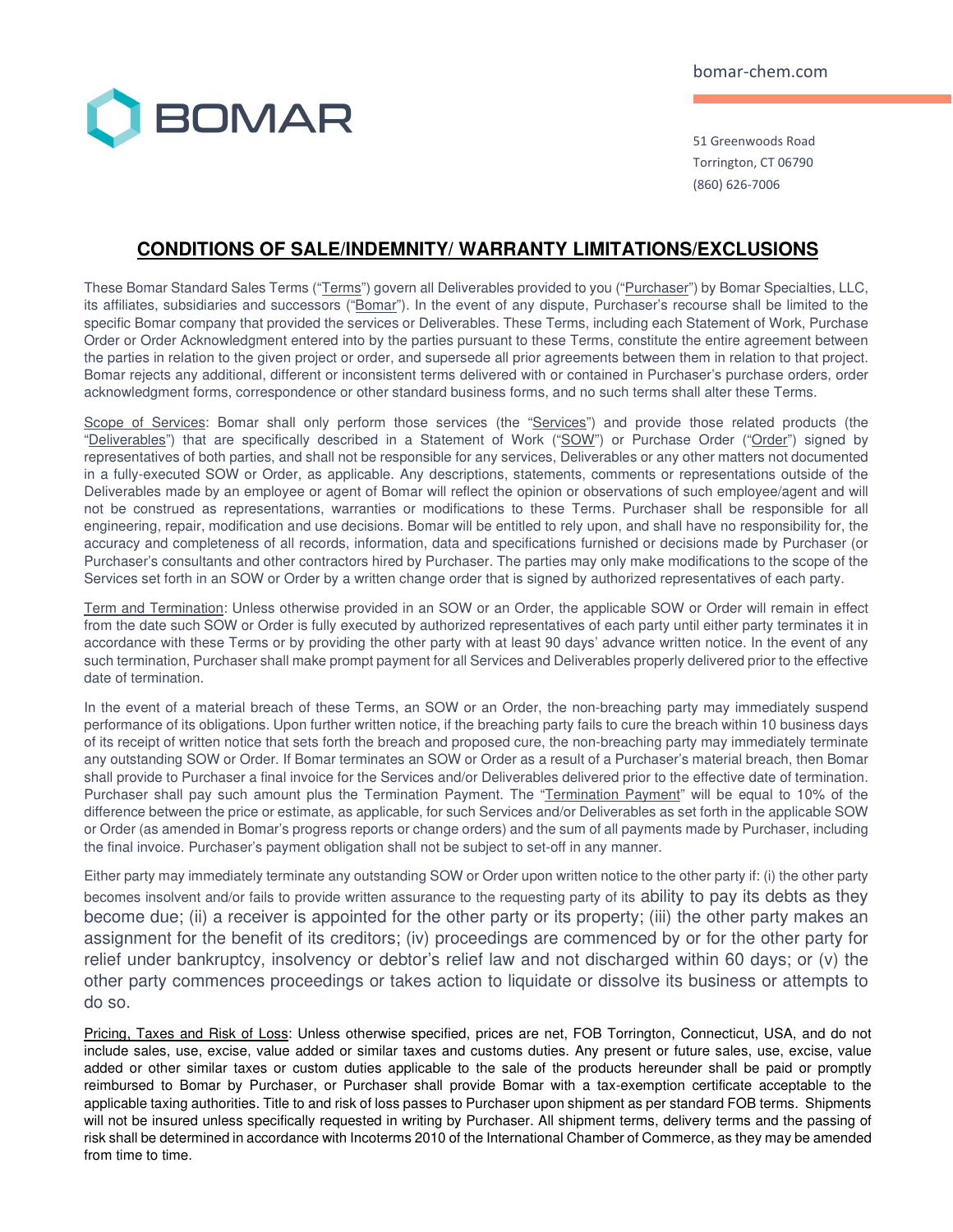bomar-chem.com



51 Greenwoods Road Torrington, CT 06790 (860) 626-7006

Payment: Net cash in United States funds is due thirty (30) days from date of shipment, unless otherwise specified in writing. If any Deliverables sold are ready for shipment on or after the scheduled delivery date but cannot be shipped because of Purchaser's request or for any other reason beyond Bomar's control, payment shall be due within (30) days after Purchaser has been notified that same is ready for shipment. Interest at the rate of 18% per annum shall be paid by Purchaser on all amounts not paid by the due date. Bomar retains the right to file a security interest on all products until paid and Purchaser hereby grants to Bomar a power of attorney to make such filings.

Delivery: Deliveries specified are only Bomar's best estimate and apply only from date of receipt (as confirmed by Bomar) of all final specifications, engineering and manufacturing information. Purchaser will inspect the products upon delivery and will notify Bomar in writing of any defects within 30 days of delivery. Bomar shall not be liable for any delay contributed to by any circumstances beyond Bomar's control including, without limitation, Acts of God, acts of Purchaser, war or national emergency, terrorism, fire, flood, explosion, inability to secure material or transportation facilities, delays by vendors or carriers, acts or omissions of carriers, labor disputes or difficulties, however caused, export, import, exchange or other governmental regulations or restrictions. Purchaser may not cancel because of delays for such reasons; provided, however, that if any such delay continues for a period of more than sixty (60) calendar days, the party not claiming excusable delay shall have the option of terminating the purchase order immediately, upon written notice to the party claiming excusable delay. Any added expenses incurred by Bomar because of such delays, or delays in receipt of detailed specifications and other pertinent information, or because of changes requested by Purchaser, shall be paid by Purchaser upon receipt of Bomar's invoice. Bomar reserves the right to modify or withdraw credit terms at any time without notice and to require guarantees, security or payment in advance of the amount of the purchase order, notwithstanding any prior arrangement. Bomar may set off any amount due from Purchaser from any amounts due to Purchaser, whether or not related to the project to which these Terms are attached.

Cancellation: Purchaser may cancel an order, in whole or in part, only upon written notice and payment to Bomar of reasonable cancellation charges as determined by Bomar. Such charges shall include, but are not limited to, all expenses incurred by Bomar for amounts owed to Bomar, for work in process and materials up to and including the date of cancellation.

Government Contracts: If terms concerning delivery and materials in certain government contracts are subject to governmental priorities and restrictions, Purchaser must inform Bomar in advance, advise Bomar of the contract number, and provide Bomar with a copy of such contract.

Purchaser-Furnished Materials and Technical Advice: (a) When material is furnished by Purchaser, Bomar shall in all cases only be liable for amounts up to the usual billed value of work performed by Bomar, for damage to such material or to the product into which such material is incorporated. Purchaser shall fully reimburse Bomar for extra or wasted work and for all costs of replacement incurred because of defective material supplied by Purchaser.

(b) Upon request, Bomar may furnish Purchaser with materials and/or technical advice concerning the use and design of products by Purchaser. Bomar does not warrant such materials or technical advice and Bomar does not assume responsibility for test or performance results obtained by users. It is Purchaser's responsibility to determine suitability of such materials and advice for the product application and purposes and suitability for use in Purchaser's intended function. Bomar shall use all reasonable efforts to adhere to Purchaser-furnished designs, drawings and/or specifications, but Bomar shall have no responsibility for the suitability of same for the application intended. Bomar further assumes no obligation or liability for the technical advice given or obtained and Purchaser acknowledges and agrees that it will implement any technical advice provided by Bomar solely at its own risk. Purchaser should adopt such precautions and use applicable guidelines as may be reasonably advisable or necessary for the protection of property and persons. Any warranty applicable to a product, its application or use is strictly limited to the warranties contained in these terms and conditions. Nothing in these terms and conditions shall act as a representation that the product use or application will not infringe on a patent owned by someone other than the Bomar or act as a grant of license under any Bomar patent or other intellectual property.

Indemnification: Purchaser acknowledges that Bomar supplies Deliverables that are components used in Purchaser's manufacturing process, and that Bomar has no knowledge of or control over the Purchaser's finished product. In the event claim of damage arising from the use of Purchaser's product(s), Purchaser shall immediately inform Bomar, and shall defend, hold harmless and indemnify Bomar and its affiliates, using counsel reasonably approved by Bomar, for any and all damages and costs, including reasonable costs and expenses of counsel and other advisors, incurred by Bomar in such defense, including,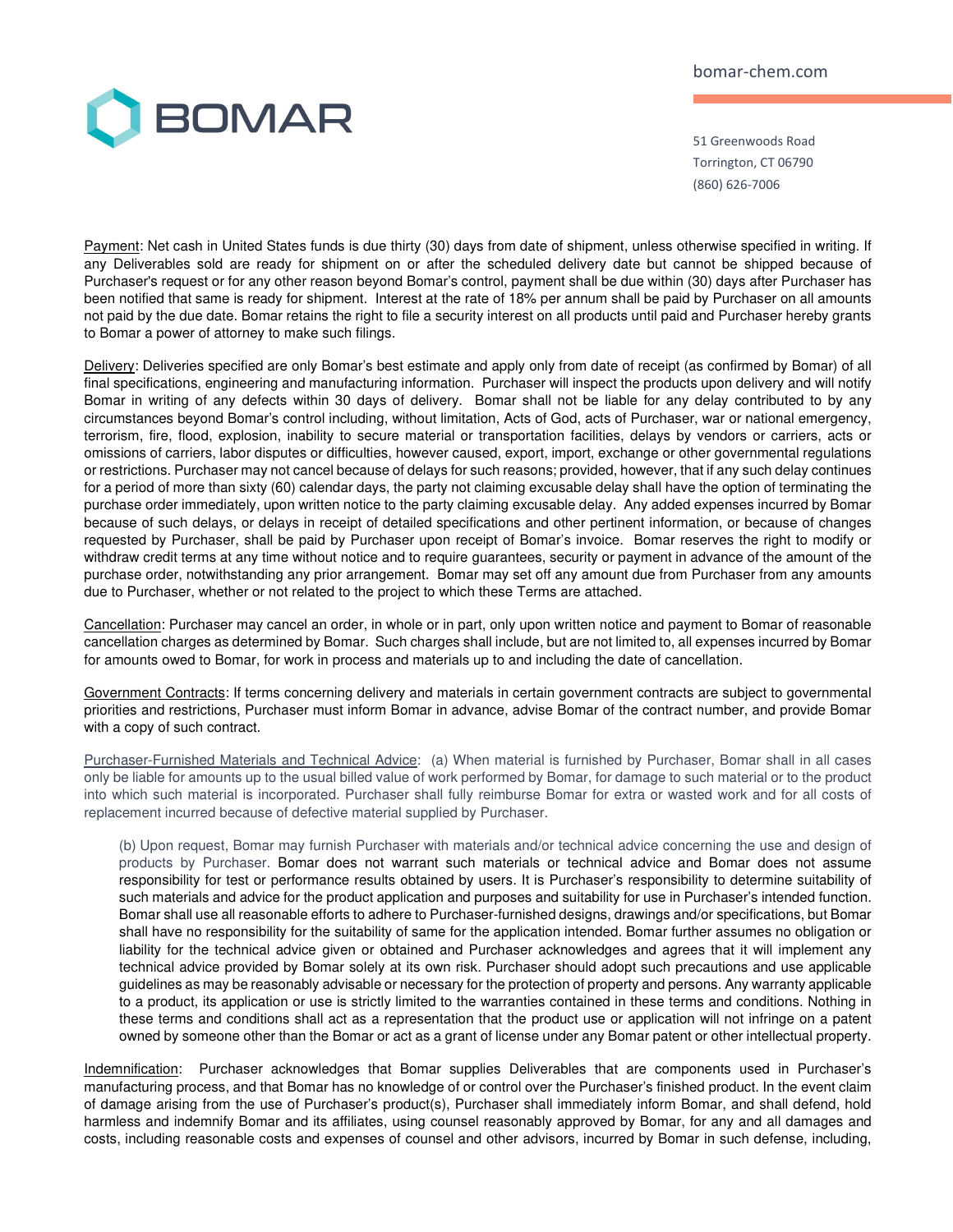bomar-chem.com



51 Greenwoods Road Torrington, CT 06790 (860) 626-7006

without limitation, claims for contributing to or inducing said damages. Purchaser's indemnification obligations shall not apply where the Deliverable fails to meet Bomar specifications.

Limited Warranty/Exclusions: Bomar warrants to Purchaser that the Deliverables, only to the extent that they are manufactured and packaged by Bomar, shall be free from defects in material and workmanship under the normal use and service for which such products are designed or authorized, for the following time periods: (a) the warranty for adhesive products shall run from the date of shipment through the earlier of (i) the shelf life date indicated on the product data sheet related to such shipped product or (ii) the expiration date on such product's packaging label; and (b) the warranty for equipment products shall run from the date of shipment through the date specified in the product bulletins. Unauthorized repair, modification, or improper use of such products voids their respective warranties. The warranties will be effective only if Purchaser notifies Bomar of any defects within 30 days of delivery and if Bomar's examination discloses to its satisfaction that the defect has been caused by defective workmanship or use of defective materials by Bomar.

IN NO EVENT SHALL BOMAR BE LIABLE FOR ANY SPECIAL, INDIRECT, INCIDENTAL, PUNITIVE OR CONSEQUENTIAL DAMAGES, INCLUDING LOSS OF PROFIT OR REVENUE, HOWEVER ARISING, FOR ANY DAMAGES OCCASIONED BY BOMAR'S NEGLIGENCE OR OTHER ACTION OR INACTION.

Statements made in any specifications attached to the Deliverable, other technical advice or in promotional materials are descriptive and are not intended as warranties. MODIFICATION, ALTERATION OR REPACKAGING OF BOMAR'S PRODUCTS AND/OR ANY CHANGE OR MODIFICATION TO ORIGINAL PACKAGING, LABELING OR HANDLING REQUIREMENTS SHALL VOID THIS WARRANTY. THIS WARRANTY DOES NOT COVER NORMAL WEAR AND TEAR OR INTEGRATION INTO OR USE WITH OTHER PRODUCTS, AND SHALL BE INEFFECTIVE AND SHALL NOT APPLY TO PRODUCTS THAT HAVE BEEN SUBJECTED TO MISUSE OR ABUSE, NEGLECT, ACCIDENT, DAMAGE, IMPROPER INSTALLATION OR MAINTENANCE. BOMAR'S SOLE OBLIGATION UNDER THIS WARRANTY WILL BE LIMITED, AT BOMAR'S OPTION AND EXPENSE, TO EITHER (A) REPAIRING OR FURNISHING A REPLACEMENT FOR THE PRODUCTS WHICH BOMAR REASONABLY DETERMINES DO NOT CONFORM WITH THIS WARRANTY OR (B) TO THE RETURN OF THE PURCHASE PRICE OF SUCH PRODUCT. PURCHASER'S EXCLUSIVE REMEDY FOR BREACH OF ANY SUCH WARRANTY WILL BE ENFORCEMENT OF SUCH OBLIGATION.

All transportation costs of products returned for warranty repair and damage in transit will be borne by Purchaser. No agent, employee or representative has any authority on Bomar's behalf, unless approved in writing by an authorized officer of Bomar, to bind Bomar to any representation, affirmation or warranty concerning the products, and any such representation, affirmation or warranty shall be unenforceable.

THERE ARE NO WARRANTIES WHICH EXTEND BEYOND WHAT IS DESCRIBED ABOVE. THESE ARE THE ONLY WARRANTIES WITH RESPECT TO THE DELIVERABLES, OR ANY MATERIALS OR COMPONENTS PURCHASED FROM OTHERS AND FURNISHED BY BOMAR, AND PURCHASER WAIVES ALL OTHER WARRANTIES OF MERCHANTABILITY, FITNESS FOR A PARTICULAR PURPOSE AND OF ANY OTHER TYPE, WHETHER EXPRESS OR IMPLIED, ARISING BY LAW (STATUTORY OR OTHERWISE) AND WHETHER OR NOT OCCASIONED BY BOMAR'S NEGLIGENCE OR OTHER ACTION OR INACTION.

Any action for breach of warranty must be commenced within one (1) year after the cause of action has occurred.

Change to and Acceptance of Terms: These Terms, and any other written contract executed by Bomar and Purchaser, under which this sale is made, constitute the full understanding of the parties. No modification or waiver of any such terms and conditions shall be of any force or effect unless made in writing and signed by the parties claiming to be bound thereby. Prior courses of dealing and verbal agreements not reduced to a writing signed by Bomar, to the extent they attempt to modify, add to or detract from these terms and conditions, shall not be binding on Bomar. Failure by Bomar to exercise any right or remedy available to Bomar will not be deemed a waiver of such right or remedy unless in writing signed by Bomar, nor shall any waiver be implied from the acceptance of any payment. By placing an order for shipment, Purchaser agrees to all the terms and conditions set forth herein, and in all other documents confirming such order. In the event of any conflict between these terms and conditions, and those set forth in any other document, these terms and conditions shall control unless otherwise agreed by both parties in a writing expressly stating that they supersede these terms and conditions.